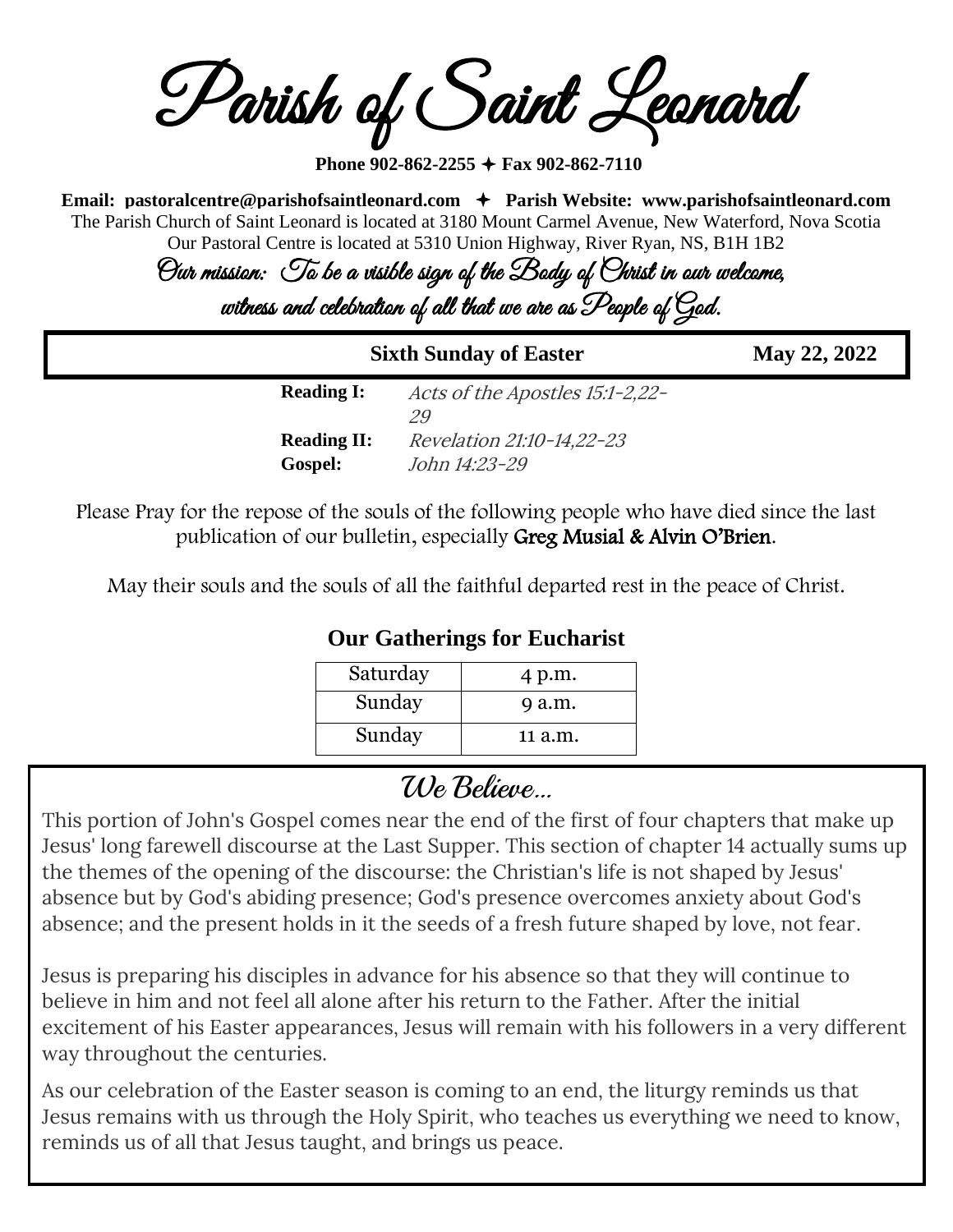# Upcoming Events

Faith Formation

Classes are held Mondays at 6:30 pm

First Communion will take place Friday, June 10 at 6 pm at Saint Leonard's Church. A meeting of candidates and parents will take place on Saturday, June 4 following the 4pm Mass at Saint Leonard's Church. Classes will continue on Monday, May 30 at 6:30 pm.

First Reconciliation will take place on Thursday, June 9 at 6:30 pm at Saint Leonard's Church. A meeting of parents of confirmation candidates will be held at the Pastoral Centre, Union Highway on Tuesday, May 31 at 6:30 pm to discuss the program.

Thank you - Mary Clare Sampson

For more information contact Mary Clare by phone 902-574-8800 or email [maryclaresampson9590@gmail.com](mailto:maryclaresampson9590@gmail.com)

# Mass for Shut Ins

Airs Sundays at 11:30 am on CTV and can be watched later on our Diocese of Antigonish YouTube Channel:

https://www.youtube.com/channel/UCPYevnyr NU6zIWHDh8KJ71w

# Birthday Blessings

Saint Leonard Parish family extends Birthday Blessings to Zena Saule on her  $100$ <sup>th</sup> Birthday, May 27, 2022.

May God continue to bless you and keep you in his loving care.

Now Open for the Season:

#### **Mother of Sorrows Pioneer Shrine Gift Shop, Mabou**

The gift shop is now open daily from 1:00 pm to 4:00 pm. Hours for the gift shop will be extended as of June 1 to 10:00 am to 4:00 pm.

The Shrine has been open for visitation throughout the winter, and remains open daily for visitation.

Thank you for your support and we look forward to seeing you again.